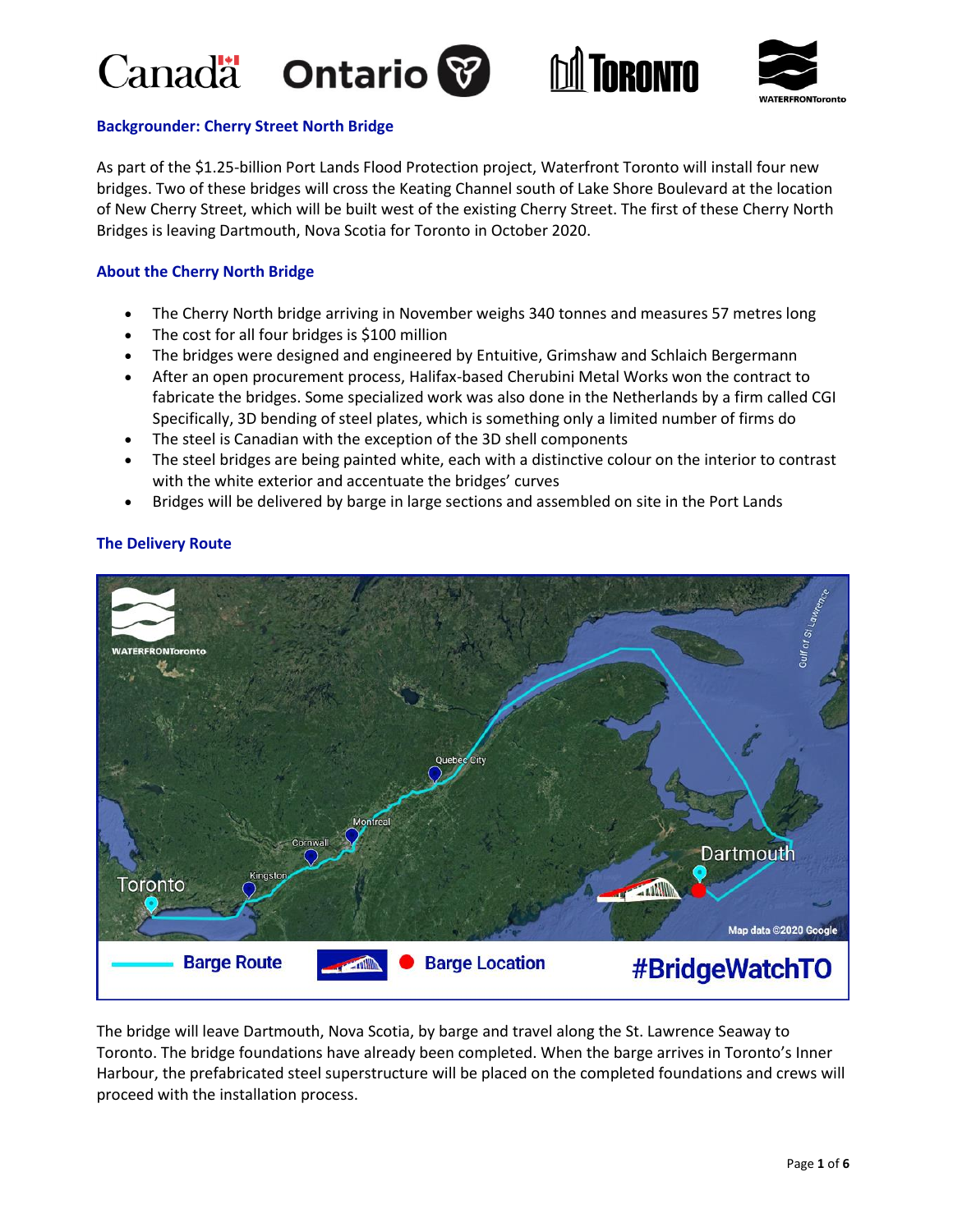# Canadä Ontario<sup>8</sup>





The bridge's journey along the St. Lawrence will be tracked at <https://twitter.com/WaterfrontTO> with daily updates using #BridgeWatchTO

### **The Port Lands: History and Context**



*Looking southeast from downtown Toronto towards the Port Lands.*

The Port Lands, bounded by the Keating Channel/Don River and Lake Shore Boulevard in the north, the Toronto Inner Harbour in the west, Ashbridges Bay in the east and Lake Ontario and Tommy Thompson Park in the south, was created by decades of infilling what was once one of the largest wetlands on Lake Ontario. Beginning in the late 1800s, the area was gradually filled in to make more land available for industry and shipping. As the natural mouth of the Don River was filled in, the Keating Channel was created to provide an outlet for the Don River watershed into Lake Ontario and a means to convey storm water.

Today, the Port Lands area sits within a designated floodplain, which is an area anticipated to experience flooding in the event of a regional storm or the 100-year flood – whichever is greater. Providing flood protection for the Port Lands was identified as a top priority by all three orders of government when they first established Waterfront Toronto in 2001.

In the last decade, governments across the country have had to contend with weather events that are occurring with more frequency and severity. In particular, floods are happening more often in urban areas and the financial risk to governments to pay for the damages is also increasing.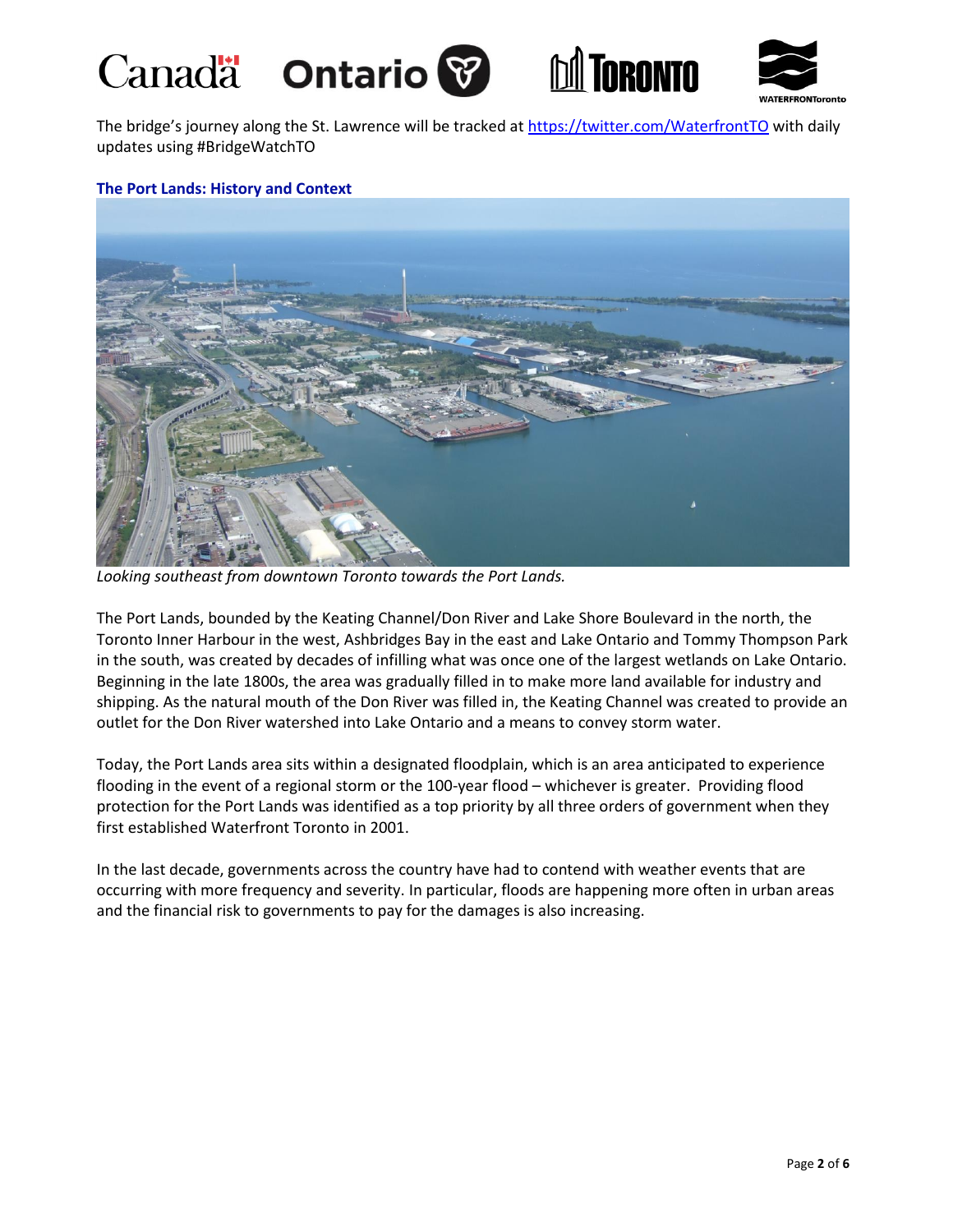







#### **About Port Lands Flood Protection**



*Area shown in blue is currently at risk of flooding from the Don River during a Regulatory Storm, defined as the greater of 100-year storm or 1954's Hurricane Hazel.*

Currently, about 290 hectares (715 acres) of southeastern downtown Toronto, including parts of the Port Lands, South Riverdale, Leslieville, south of Eastern Avenue and the East Harbour development site, are at risk of flooding from the Don River watershed and cannot be revitalized until they are flood protected. Port Lands Flood Protection is a comprehensive solution to flood protection that also addresses the fundamental challenge of transforming the underused and post-industrial Port Lands into a long-term asset that will support Toronto's growth and economic competitiveness.

The project will create a new mouth for the Don River in the middle of the Port Lands between the Ship Channel and the Keating Channel, as well as the foundations of a new urban island neighbourhood called Villiers Island, and more waterfront access for everyone. It will also create new natural habitats and reestablish wetlands in the area, which provide social and environmental benefits and naturally moderate the effects of flooding and erosion. Naturalizing the mouth of the Don River will provide the necessary flood protection and unlock the development potential of this premier waterfront area.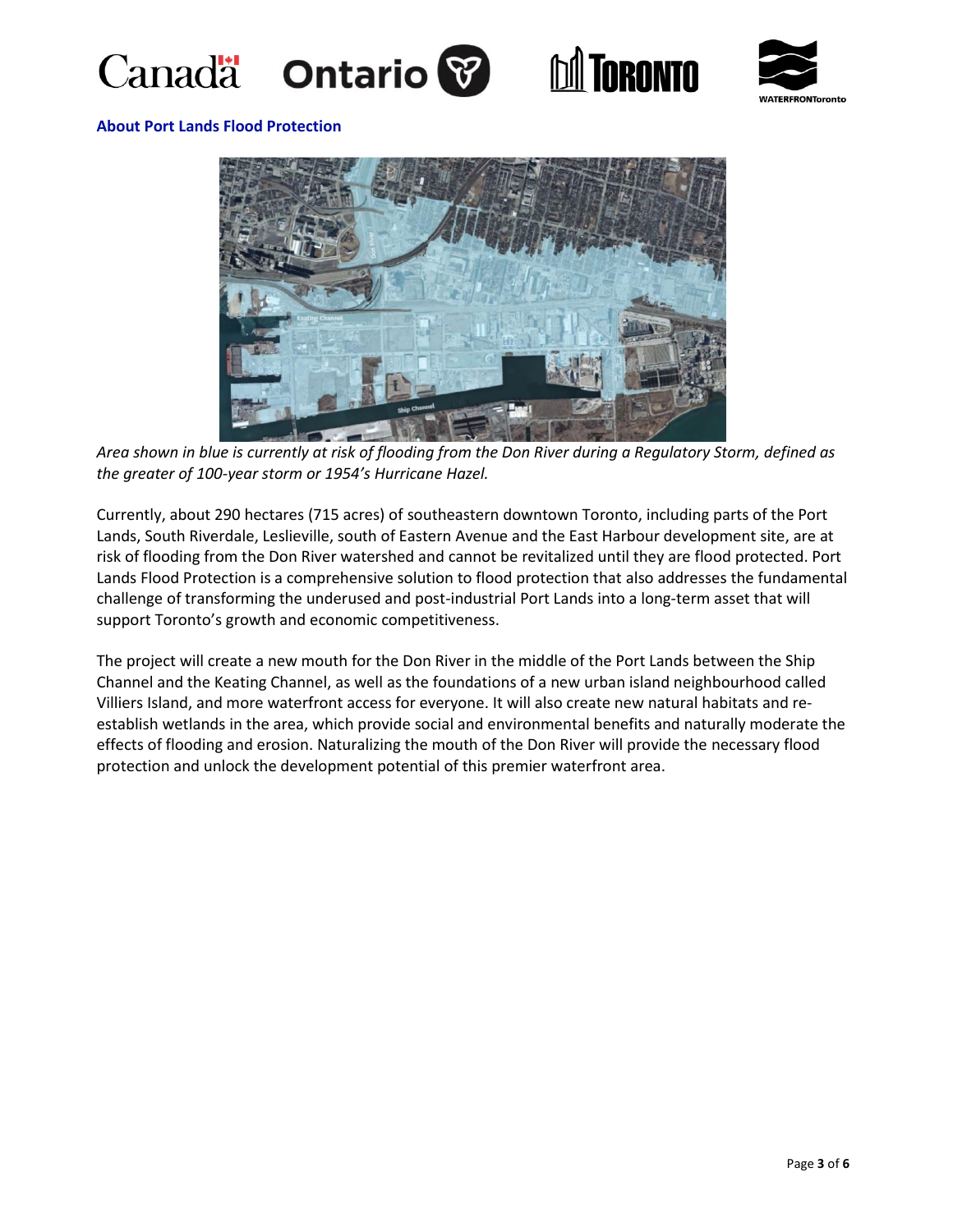







# **Project Breakdown**



*Left: An aerial view of the Port Lands before the start of construction. Right: Future vision of the Port Lands once Port Lands Flood Protection is complete. Villiers Island will emerge as a connected and complete community with parks and opens spaces along the Don River, the Keating Channel and Lake Ontario.*

The project's separate components can be divided among four broad categories:

### Flood Protection

This includes:

- Excavating the river valley and remediating contaminated soil
- Creating the new grading around the river's banks
- Creating the wetlands and Don Greenway
- Structures and features that allow for better conveyance and control of storm waters

#### Bridges

This includes:

- New Cherry Street North Bridges will replace the existing bridge over the Keating Channel and accommodate the future extension of transit into the Port Lands
- Cherry Street South Bridge will span the new river valley north of the Ship Channel
- Commissioners Street Bridge will span the new river valley west of Don Roadway
- Existing Lake Shore Bridge will be lengthened to accommodate widening of the Don River

#### Roads and other municipal infrastructure

This includes:

- Stormwater and wastewater systems
- Realigning a section of Cherry Street
- Rebuilding a section of Commissioners Street
- Rebuilding a section of the Don Roadway

#### Parks

Includes:

- Parks along the new river valley
- Park along the edge of Toronto Harbour
- Pedestrian and bike trails and paths, and waterfront access through new naturalized areas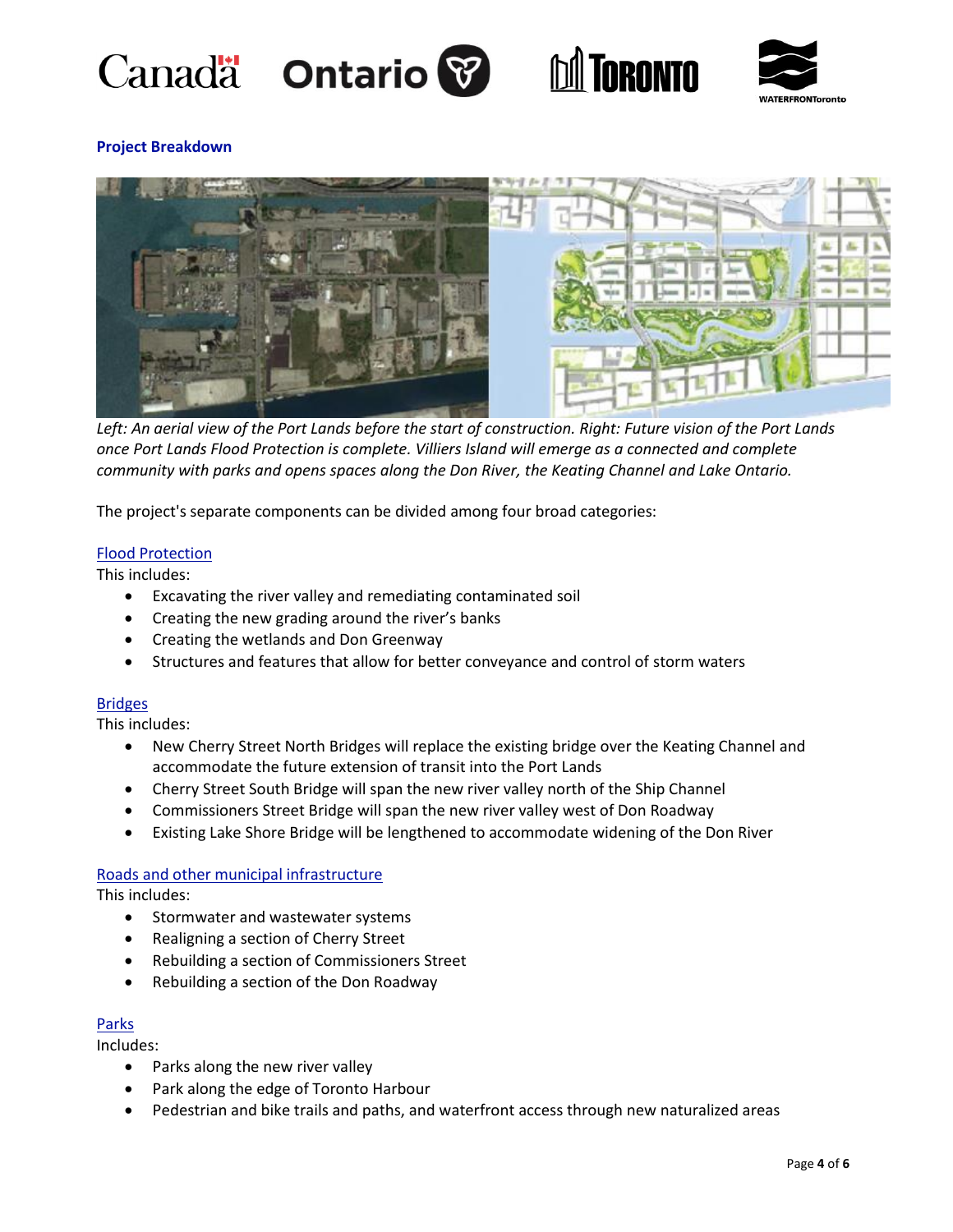





Find a project breakdown with details about each component at [https://portlandsto.ca/interactive-project](https://portlandsto.ca/interactive-project-map/)[map/](https://portlandsto.ca/interactive-project-map/)

# **Project Timeline:**

The project has been informed by extensive engagement and consultation with the public, government agencies, stakeholders, landowners and developers, and is consistent with the City of Toronto's primary waterfront planning document, the Central Waterfront Secondary Plan. Waterfront Toronto has worked closely with Indigenous communities throughout the process of studies, envisioning the waterfront design and early construction and has continued to engage and consult as design and construction progress.

In October 2016, Waterfront Toronto completed a Due Diligence Report, which was aimed at providing more information on the project to inform government decision-making on funding. The report provides great certainty on the costs, risks, scheduling and implementation strategy associated with the project. This report is available on the project website[: https://goo.gl/HjWvv9](https://goo.gl/HjWvv9)

In June 2017, \$1.25 billion in shared funding was announced by the governments of Canada, Ontario and Toronto to deliver the full Port Lands Flood Protection project.

In December 2017, construction began on the Cherry Street Lakefilling project, part of the larger Port Lands Flood Protection project. This early start was thanks to \$65-million in tri-government funding through the Clean Water and Wastewater Fund. Construction on Cherry Street Lakefilling was completed in 2020.

Construction began on the full Port Lands Flood Protection project in July 2018. Work to date includes installation of on-site soil management and water treatment facilities, completion of dock walls in the Keating Channel, extensive marine landscaping, site preparation at the location of future parks and roads, bridge foundations at three locations, site preparation north of Lake Shore Boulevard and ongoing deep excavation of the river valley and Don Greenway. The project is forecasted to be complete by 2024.

Find more details about our construction timeline <https://www.youtube.com/watch?v=95p8t6pVMr8&list=PLE79616CC7AB546D8&index=16>

### **What does Flood Protection Deliver?**

#### **Live**

Unlocking the Port Lands for revitalization will help address the critical need for family and affordable housing as part of a development of new sustainable communities next to Toronto's downtown core that are connected by transit and cycling networks.

- An estimated 18,000 to 25,000 people will live in the Port Lands, after it is fully developed
- 20 per cent of residential units will be affordable rental housing
- An additional five per cent of residential units will be affordable ownership

A new island community – Villiers Island – will emerge as a result of this project. The aim is to establish Villiers Island as an innovative model for a climate positive community and to demonstrate excellence in sustainable community design. Further, flood protection is vital for the development of the East Harbour commercial development site, which offers significant potential as an employment hub.